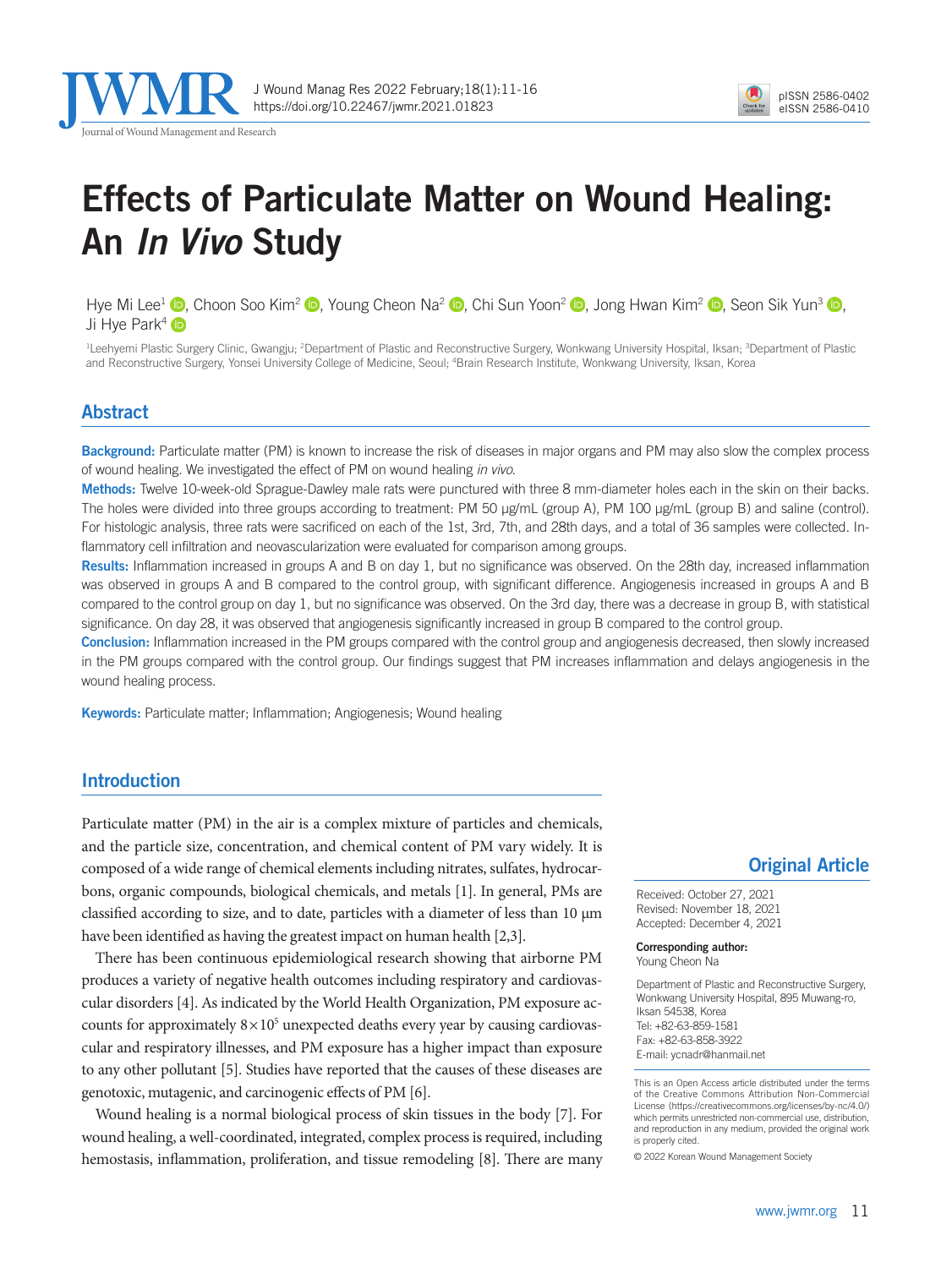

factors that may affect wound healing, interfering with one or more phases of this process, thus causing infection or chronic wounds. PM includes a variety of chemical and biological substances that might induce inflammation-related damage by upregulating the expression of numerous inflammatory pathways, cytokines, and genes [9].

While pollutants such as tobacco smoke and air pollution have been intensively studied for their harmful effects on human skin, the effects of PM on wound healing have not been studied. Therefore, we hypothesized that PM would inhibit wound healing and investigated the effect of PM in *in vivo* models.

## **Methods**

#### **Preparation of PM4.0**

Fine PM NIST 2786 (PM4.0) was purchased from Sigma-Aldrich, Inc. (St. Louis, MO, USA). A PM4 stock solution diluted with 0.5 mL normal saline was prepared, and was sonicated to avoid agglomeration of the suspended PM4 particles.

#### **Animal preparation**

Twelve 10-week-old male Sprague-Dawley rats weighing 330 g were used in this study. After a 1-week acclimatization period, the rats were anesthetized with sevoflurane for inhalation of anesthesia. The fur was shaved using an electric shaver and disinfected with 10% povidone-iodine and 70% alcohol solutions. The animal experiments were approved by the Institutional Animal Care and Use Committee of Wonkwang University (IACUC No. WKU21-48).

#### **Wound generation**

A biopsy punch (Kai Medical, Chiyoda, Japan) was used to create three 8 mm physical holes in the skin on the back of the rats. Normal saline (control), PM 50 µg/mL (group A), and PM 100  $\mu$ g/mL (group B) solutions were applied to each of the three holes of the rats. The wounds were then covered with a transparent film dressing (Tegaderm; 3M, Saint Paul, MN, USA) (Fig. 1). The dressing was confirmed every day and was replaced only if damaged.

#### **Histology and histomorphometric analyses**

To observe histological changes, three rats were euthanized on each of days 1, 3, 7, and 28. Tissue samples were collected for each hole, and a total of 36 samples were subjected to analysis. The tissues were collected to include the normal tissue surrounding the defects. They were fixed with 10% formalin solution, embedded in paraffin, cut into slices, and stained with hematoxylin and eosin (H&E) and Masson's trichrome stains. The stained slides were scanned on a digital slide scanning device, and the images were visualized using CaseViewer software version 2.4 (3DHISTECH, Budapest, Hungary). A descriptive analytical study of the inflammatory infiltrate and neovascularization was performed and a comparative analysis among groups was carried out. The penetration of polymorphonuclear and mononuclear cells was presented as a morphological score of inflammation, and the new vascular formation of the tissues was measured for scoring angiogenesis. The data were obtained using a semi-quantitative scoring system described previously [10,11]. Inflammation was scored as follows: 0, absence of inflammation; 1, presence of few inflam-



Fig. 1. Wound creation on back of rat. (A) Wounds were created using a biopsy punch to make three 8 mm-diameter holes. (B) The wounds were covered with a transparent film dressing after introducing saline (control), PM 50 µg/mL (group A), and PM 100 µg/mL (group B) in each punch hole.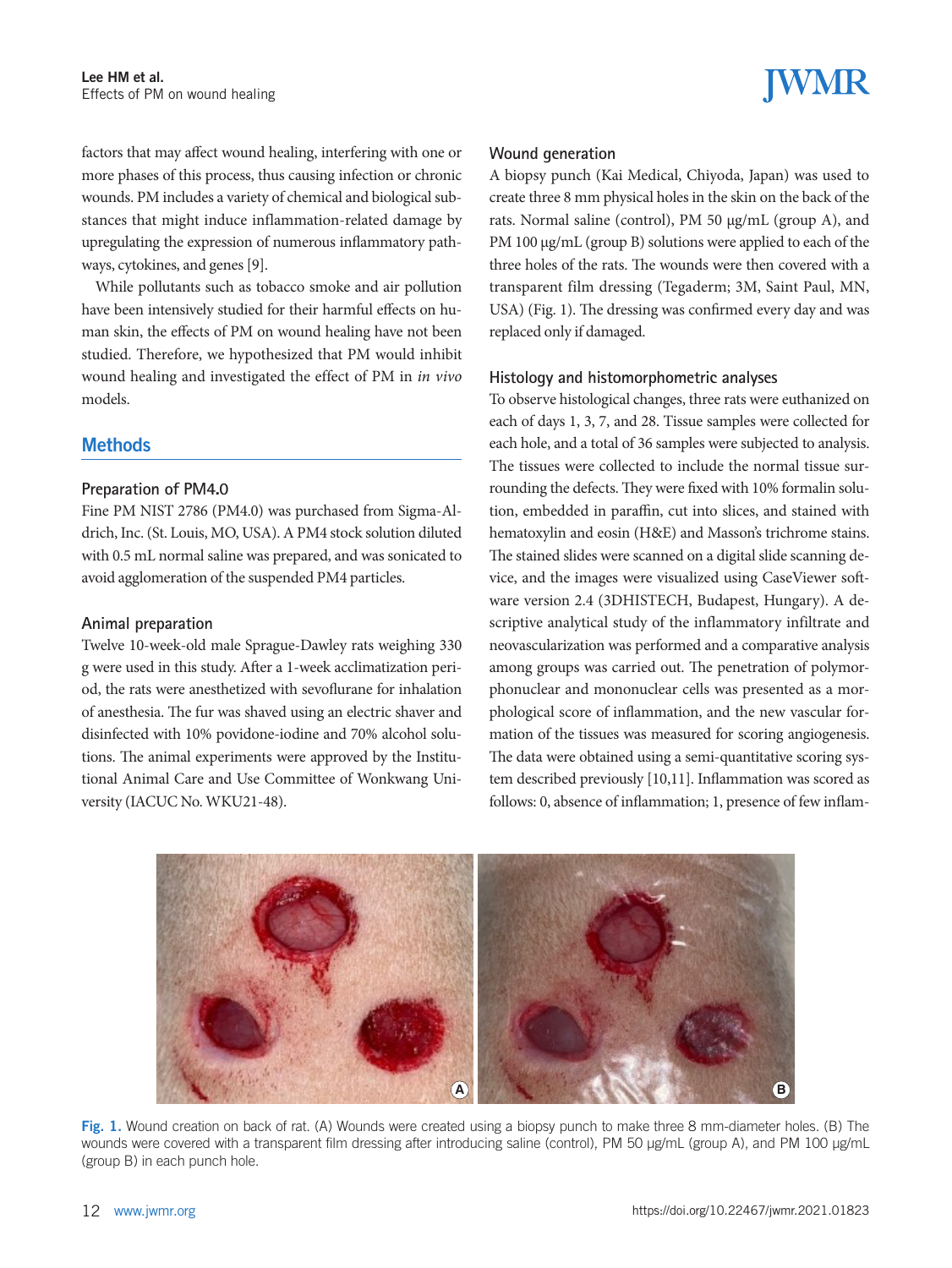matory cells; 2, many inflammatory cells; and 3, exaggerated inflammatory cellularity. Angiogenesis was scored similarly: 0, normal vascularization; 1, discrete vascular formation; 2, moderate vascular formation; and 3, high vascular formation.

The histological sections were examined by two examiners, who were blinded to the group information while performing all the histological analyses in this study, and their average score value was used for the comparative tissue analysis.

#### **Statistical analysis**

Statistical data and graphs were generated via performing analyses of variance using StatView software (SAS Institute Inc., Cary, NC, USA). Values were expressed as the mean± standard deviation. The significance of the differences between groups was determined by using Fisher's least significant difference post-hoc analyses.

## **Results**

At 4 weeks after wound generation, all three groups were in a completely healed state, and showed no complications such as infection.

Inflammation increased in groups A  $(3.00\pm0.00)$  and B  $(2.83\pm0.41)$  compared to that in the control group  $(2.50\pm$ 0.93), and angiogenesis increased in group A  $(2.00 \pm 1.16)$ compared to that in the control group  $(1.00\pm0.00)$  and group B (1.00±0.00), but the difference was not significant on day 1. Three days after injecting PM, angiogenesis decreased in group B  $(2.14 \pm 1.07)$  compared to that in the control group  $(2.88\pm0.35)$  and group A  $(2.88\pm0.35)$ , and the difference was significant ( $P=0.029$ ). Seven days after injecting PM, angiogenesis decreased in group A  $(2.50 \pm 0.76)$  compared to that in the control group ( $3.00\pm0.00$ ), but the difference was not significant ( $P=0.105$ ). Lastly, after 28 days of injecting PM, inflammation increased in groups  $A(2.00\pm0.00)$  and B  $(1.50\pm0.55)$  compared to that in the control group  $(1.00\pm$ 0.00), and the difference was significant (P<0.001, P=0.027). Angiogenesis also tended to increase in groups  $A(0.50\pm0.58)$ and B  $(1.83\pm0.98)$  compared to that in the control group  $(0.50\pm0.55)$ , and the difference was significant only in group B (P=0.004) (Tables 1 and 2).

H&E staining (Fig. 2) showed that inflammation tended to increase while angiogenesis tended to decelerate.

|  | Table 1. Comparison of inflammation progression using the semi-quantitative scoring system |  |  |  |  |
|--|--------------------------------------------------------------------------------------------|--|--|--|--|
|  |                                                                                            |  |  |  |  |

| Inflammation | Control group<br>(saline) | Group A<br>$(PM 50 \mu g/mL)$ | Group B<br>$(PM 100 \mu g/mL)$ | P-value<br>(control vs. group A) | P-value<br>(control vs. group B) | P-value<br>(group A vs. group B) |
|--------------|---------------------------|-------------------------------|--------------------------------|----------------------------------|----------------------------------|----------------------------------|
| Day 1        | $2.50 \pm 0.93$           | $3.00 \pm 0.00$               | $2.83 + 0.41$                  | 0.129                            | 0.305                            | 0.629                            |
| Day 3        | $3.00 \pm 0.00$           | $3.00 \pm 0.00$               | $2.75 \pm 0.46$                | $\overline{\phantom{0}}$         | 0.161                            | 0.161                            |
| Day 7        | $3.00 \pm 0.00$           | $3.00 \pm 0.00$               | $3.00 \pm 0.00$                | $\overline{\phantom{a}}$         | $\overline{\phantom{0}}$         | $\overline{\phantom{0}}$         |
| Day 28       | $1.00 \pm 0.00$           | $2.00 \pm 0.00$               | $1.50 \pm 0.55$                | < 0.001a                         | 0.027a                           | 0.045a)                          |

Values are presented as mean $\pm$ SD. Scoring: 0, absence of inflammation; 1, presence of few inflammatory cells; 2, many inflammatory cells; 3, exaggerated inflammatory cellularity.

PM, particulate matter.

 $a$ <sup> $p$ </sup> $<$  0.05 is considered statistically significant.

Table 2. Comparison of angiogenesis progression using the semi-quantitative scoring system

| Angiogenesis | Control group<br>(saline) | Group A<br>$(PM 50 \mu g/mL)$ | Group B<br>$(PM 100 \mu g/mL)$ | P-value<br>(control vs. group A) | P-value<br>(control vs. group B) | P-value<br>(group A vs. group B) |
|--------------|---------------------------|-------------------------------|--------------------------------|----------------------------------|----------------------------------|----------------------------------|
| Day 1        | $1.00 \pm 0.00$           | $2.00 \pm 1.16$               | $1.00 \pm 0.00$                | 0.071                            | -                                | 0.109                            |
| Day 3        | $2.88 \pm 0.35$           | $2.88 \pm 0.35$               | $2.14 \pm 1.07$                | $-$                              | 0.029a                           | 0.029a)                          |
| Day 7        | $3.00 \pm 0.00$           | $2.50 \pm 0.76$               | $3.00 \pm 0.00$                | 0.105                            | -                                | 0.105                            |
| Day 28       | $0.50 \pm 0.55$           | $0.50 \pm 0.58$               | $1.83 \pm 0.98$                | $\overline{\phantom{0}}$         | 0.004a                           | 0.008a)                          |

Values are presented as mean±SD. Scoring: 0, normal vascularization; 1, discrete vascular formation; 2, moderate vascular formation; 3, high vascular formation. PM, particulate matter.

a)P<0.05 is considered statistically significant.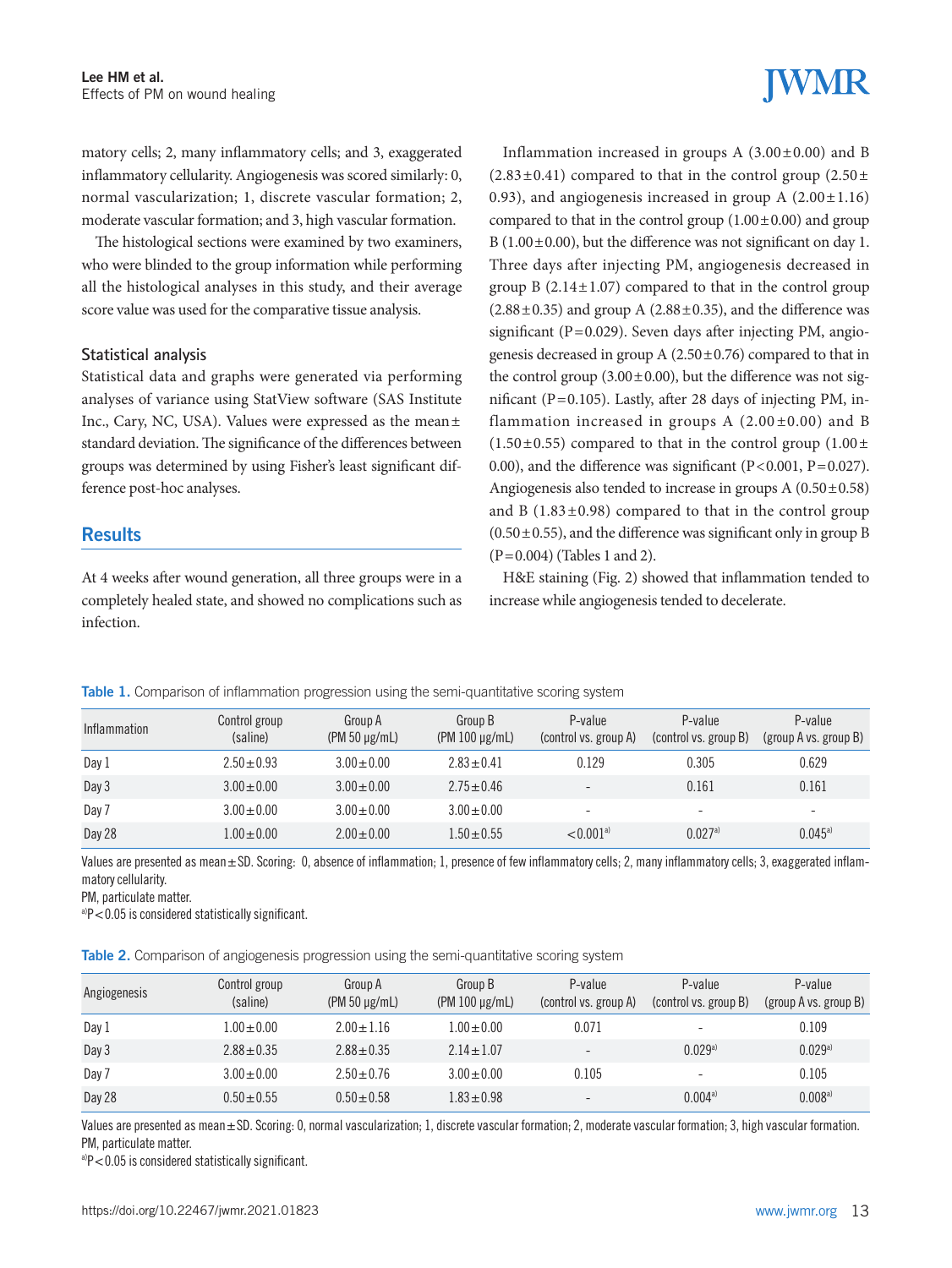



Fig. 2. Histologic findings. The particulate matter-contaminated groups A and B both displayed increased inflammatory scores and delayed angiogenesis compared to the control group ( $H&E, x20$ ).

## **Discussion**

Air pollution, which is widespread globally, has an increasingly harmful effect on human health [12]. PM is an important part of air pollution and has been shown to increase the risk of health-threatening diseases [13]. PM can be classified according to its aerodynamic diameter as PM0.1 (ultrafine particle,  $<$  0.1  $\mu$ m), PM2.5 (fine particle,  $<$  2.5  $\mu$ m), and PM10 ( $<$  10  $\mu$ m) [2,3,14]. PM is composed of pollutants such as metals, carbon, sulfates, nitrates, and other inorganic ions, which come from industrial and domestic coal burning as well as emissions from diesel and petrol engines [9,15,16]. Exposure to PM, even for a few hours, can increase the risk of mortality due to cardiovascular disease or other non-lethal events. Long-term effects of PM have been studied, and the association between PM exposure and the occurrence of asthma, chronic bronchitis, and ischemic heart disease has been reported. In addition, long-term exposure to PM is associated with reduced life expectancy [17]. While the influence of airborne PM on the respiratory and cardiovascular systems in humans has received most of the attention, many other systems are also affected by repeated exposure to PM [18-20].

There are four main mechanisms through which PM adversely affects human health: oxidative stress, genotoxicity, cell death, and inflammation [6]. Among those mechanisms, in-

flammation is a common cause of various diseases related to PM exposure [9]. In the respiratory system, it is known that PM causes important inflammatory responses initiated by alveolar macrophages and airway epithelial cells. These cells, after phagocytosing PM, produce pro-inflammatory mediators that contribute to the lung immune response, and lead to oxidative stress and systemic inflammation [9,21]. Although the specific mechanism by which PM exposure causes cardiovascular disease has not yet been fully understood, the inflammatory response to PM has a negative impact on the cardiovascular system by producing epigenetic alterations contributing to microvascular dysfunction, endothelial damage, and poor coagulation, as well as affecting the autonomic response [9,22]. Lastly, in the central nervous system, PM induces neuroinflammation by translocating to the brain parenchyma through olfactory nerve or systemic circulation, resulting in destruction of the blood brain barrier or by indirect pathways from pro-inflammatory cytokines of nasal epithelium or systemic circulation [23].

Wound healing is a normal but complex process, involving the phases of hemostasis, inflammation, proliferation, and remodeling. Each phase must proceed reliably and with consistency, and if abnormal progression occurs at any one phase, wound healing may be prolonged or the wound may become chronic. A number of different types of cells are involved in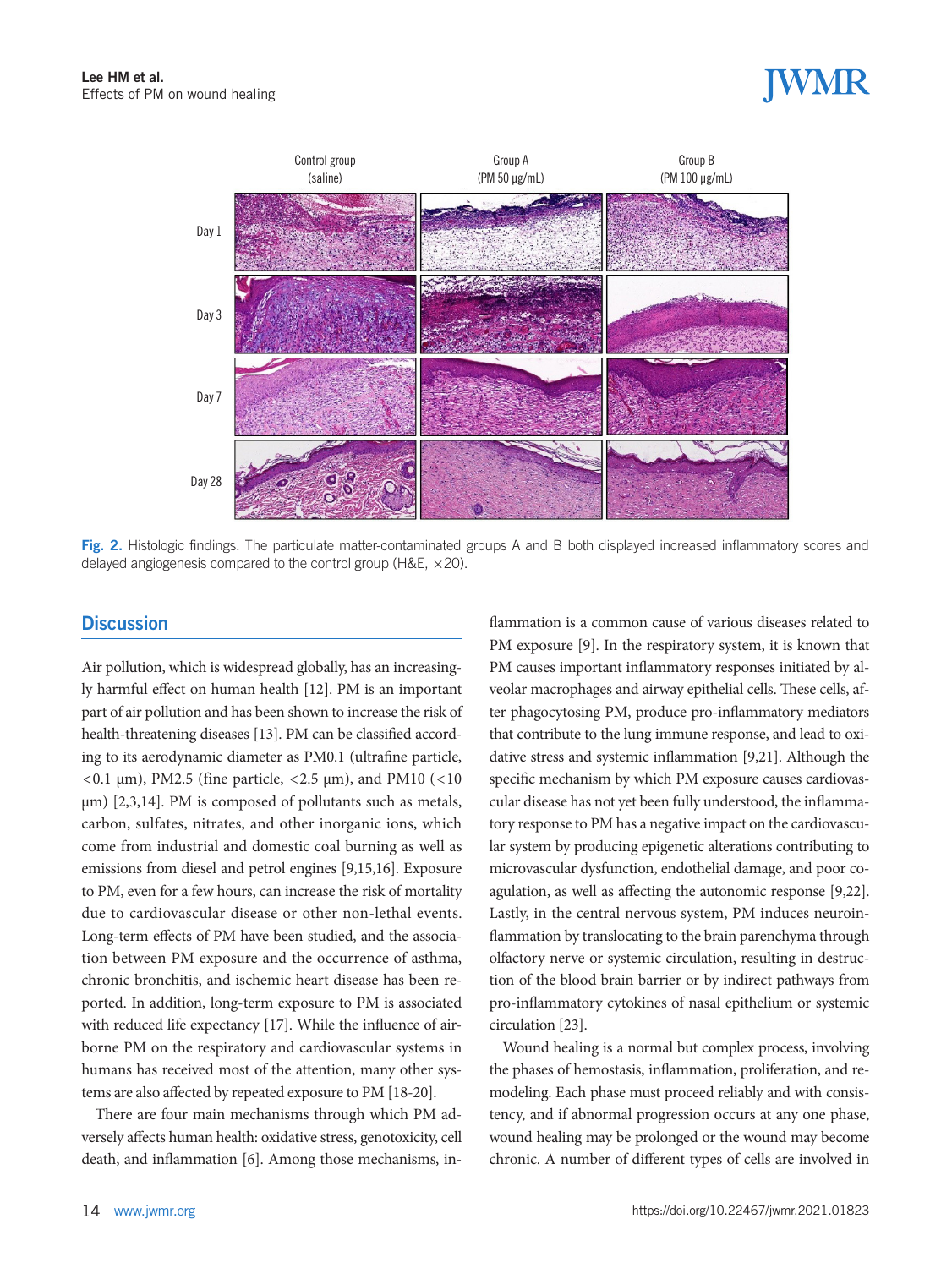these phases [24]. Because wound healing is complex and sequential, precise evaluation and treatment for each phase is a major target in therapeutic approaches. Clinical features and biochemical and histological parameters are used to measure wound healing; histological parameters can include angiogenesis, inflammation, wound contraction, epithelialization, and differentiation [25].

In consideration of the aforementioned, we conducted an experiment assuming that PM could affect the wound healing process, especially in the inflammation phase. We performed this study using an *in vivo* experimental model. After 28 days of PM injection, inflammation increased in the PM group compared to that in the control saline group. Moreover, angiogenesis was delayed in the PM group.

This increased inflammation is believed to be caused by prolonged elevation of pro-inflammatory cytokines such as interleukin-1 and tumor necrosis factor-α. *In vitro* and *in vivo* studies have shown that this increase in pro-inflammatory cytokines can be caused by PM [9,21].

This study had several limitations as a preliminary study. First, because the physiological structures of rats are different from those of humans, it is questionable whether the study results could be generalized to humans. Two- and three-dimensional *in vitro* human skin models could be excellent alternatives to verify this. Second, the study results were based only on histological findings, and further investigations such as immunohistochemical studies and enzyme-linked immunosorbent assays are required to determine more accurate associations between PM exposure and wound healing. Third, we used only PM4 in this study; therefore, it is necessary to investigate the relevance according to the size of the PM. Finally, despite the fact that some data values were not statistically significant, differences between each group could be observed. Missing values or overestimation of the number of microvascular structures on H&E staining because of preexisting vessels can be considered as the cause of the difference in statistical significance. If *in vitro* and more diverse studies are conducted and better results are obtained on the effect of PM on wound healing, then it will greatly contribute to providing solutions to protect against PM exposure.

In conclusion, while previous studies have reported various harmful effects of PM on human health, this study is meaningful in that it is the first study on the effect of PM on wound healing. The present study revealed that PM affects wound healing by increasing inflammation and delaying angiogenesis. The results can support further investigation on the effect of PM on wound healing.

## Conflict of interest

This work was supported by Wonkwang University in 2021. Young Cheon Na is an editorial board member of the journal but was not involved in the peer reviewer selection, evaluation, or decision process of this article. No other potential conflicts of interest relevant to this article were reported.

# ORCID iDs

Hye Mi Lee https://orcid.org/0000-0003-3343-6137 Choon Soo Kim https://orcid.org/0000-0003-2217-3175 Young Cheon Na https://orcid.org/0000-0003-3136-0351 Chi Sun Yoon https://orcid.org/0000-0002-9204-9121 Jong Hwan Kim https://orcid.org/0000-0003-4355-2692 Seon Sik Yun https://orcid.org/0000-0003-1605-0232 Ji Hye Park https://orcid.org/0000-0002-0880-0454

## **References**

- 1. Kampa M, Castanas E. Human health effects of air pollution. Environ Pollut 2008;151:362-7.
- 2. United States Environmental Protection Agency. Integrated review plan for the National Ambient Air Quality Standards for Particulate Matter. Research Triangle Park: United States Environmental Protection Agency; 2008.
- 3. Guarnieri M, Balmes JR. Outdoor air pollution and asthma. Lancet 2014;383:1581-92.
- 4. Laumbach RJ, Kipen HM. Respiratory health effects of air pollution: update on biomass smoke and traffic pollution. J Allergy Clin Immunol 2012;129:3-11.
- 5. Anderson JO, Thundiyil JG, Stolbach A. Clearing the air: a review of the effects of particulate matter air pollution on human health. J Med Toxicol 2012;8:166-75.
- 6. Lim SS, Vos T, Flaxman AD, et al. A comparative risk assessment of burden of disease and injury attributable to 67 risk factors and risk factor clusters in 21 regions, 1990- 2010: a systematic analysis for the Global Burden of Disease Study 2010. Lancet 2012;380:2224-60.
- 7. Herdrich BJ, Lind RC, Liechty KW. Multipotent adult progenitor cells: their role in wound healing and the treatment of dermal wounds. Cytotherapy 2008;10:543-50.
- 8. Shin VY, Liu ES, Koo MW, et al. Cigarette smoke extracts delay wound healing in the stomach: involvement of poly-